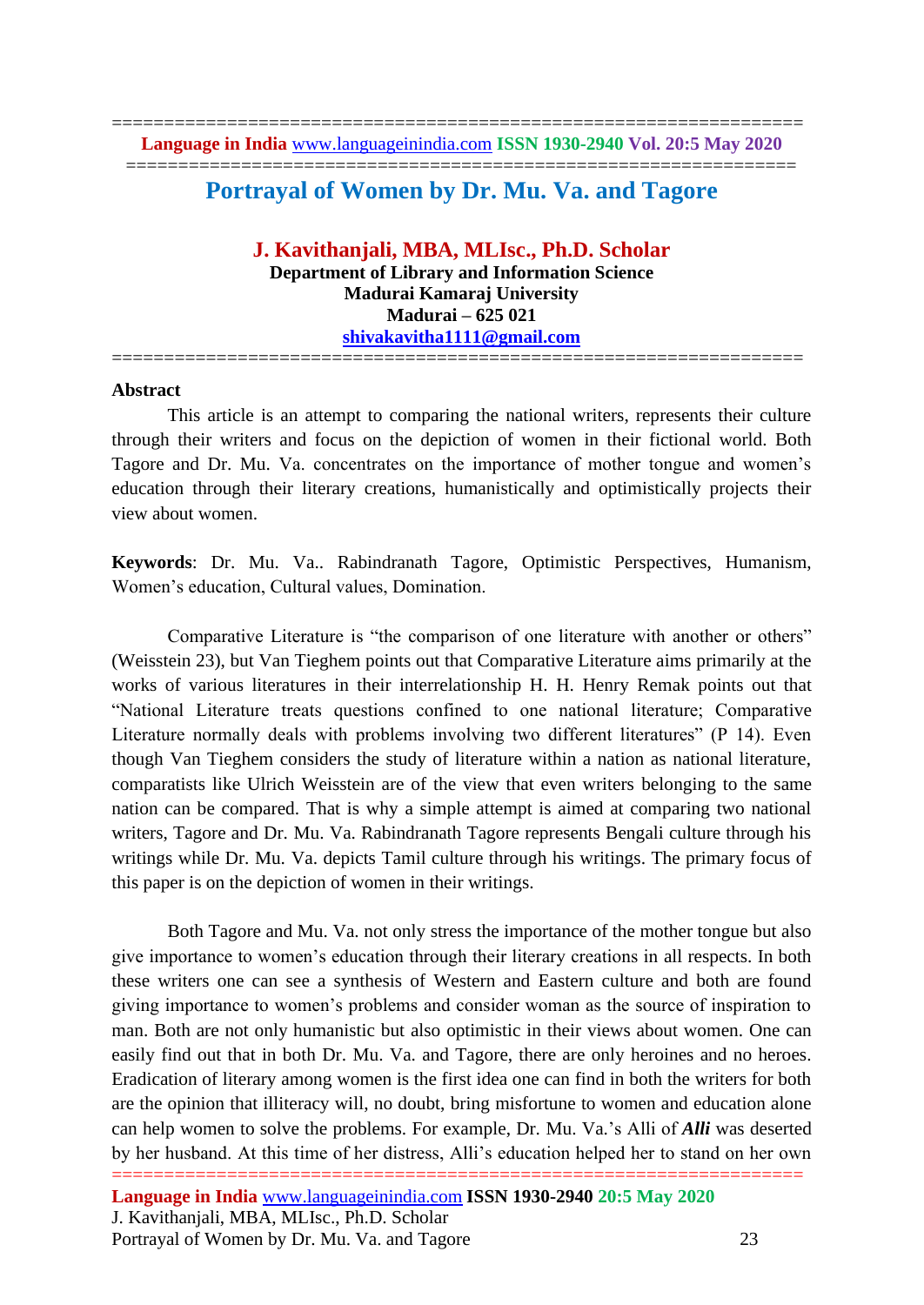feet. In the same way in the novel *Malarvili*, education helps Malarvili to take up the job of a teacher at the time of her crisis. In the novel *Kallo? Kaviyamo?,* the illiterate Mankai worked as a servant girl, but the literate Mankai did not remain as a servant. On the other hand, her education helped her to marry Arulappan. And thus, she got a good status in the society. In Tagore's *Binodini*, the literate Asha was deceived by her husband, while Asha's husband himself wondered at the behavior of literate Asha. In the novel *The Wreck* due to her illiteracy, Kamala endured living with Ramesh. But the literate Kamala ran away from Ramesh when she came to know that Nalinaksha and not Ramesh was her husband.

Both Dr. Mu. Va. and Tagore pictured various types of women characters like conservative type, revolutionary type, motherly type, flat and round type, upper, lower and middle class type, minor and pivotal type characters who are confronted with problems in their lives. Some women suffered due to their husband's domination whereas some others suffered due to social prejudices. Some of them faced problems due to fate while some others due to their own flow. In Mu. Va,'s *Kallo? Kaviyamo?, Mankai*, in *Malarvili*, Malarvili, in *Alli*, Alli, in *Akalvilakku*, Karpakam, Valli, Kutamma are the female characters pictured as women suffering due to their husband's domination whereas in Tagore's *Binodini*, Asha, in *Gora*, Manorama and in *The Wreck*, Kshemankari are the women pictured as suffering at the hands of their husbands and in Mu.Va.'s *Pavai*, Pavai, in *Nenchil Oru Mul,* Vijaya Ammaiyar and in Tagore's *Gora*, Sucharita, Anandamoyi, mistress Baroda are the women characters who faced societal problems and in Mu.Va.'s *Nencil Oru Mul*, Vativu, in *Alli*, Inpavalli, in *Karittuntu*, Ponni and in Tagore's *The Wreck*, Kamala and Hemalini are the women who suffered due to fate and destiny. While in Tagore's *The Home and the World*, Bimala and Mu.Va.'s *Karittuntu*, Nirmala and in *Malarvili*, Kancanai are the women characters pictured as the ones who suffered due to their own flaw.

Just as Tagore received the Nobel Prize for Literature for his *Gitanjali*. Dr. Mu.Va. received many awards for his writings and just as Tagore was influenced by his family members and Renaissance leaders like Bankim Chandra Chatterjee, Raja Ram Mohan Roy and his brother Henendranath, Dr. Mu. Va. was influenced by Gandhi, Thiru. Vi. Ka., Thayumanavar, Bernard Shaw, Cankam Literature, *Tirukkural* and *Silappatikaram*, for the amelioration of the problems of women. While Tagore's *The Home and the World* and Mu.Va.'s *Malarvili* stress the point that women caused misfortune to their family through infatuation, Tagore's novel *The Wreck* and Dr. Mu. Va.'s novel *Nencil Oru Mul* point out the idea that women suffer due to Fate or destiny. Both these writers have some similarities for both of them give priority to women's education as 'education alone can help women to come up in life. Even though they are required to excel in domestic work, they are also required to acquire proper education so as to face challenges and find solutions to problems in life. Dr. Mu. Va., while commenting on the value of women's education, said thus:

"Women must improve. The country will be like this if they do not improve. Women need education.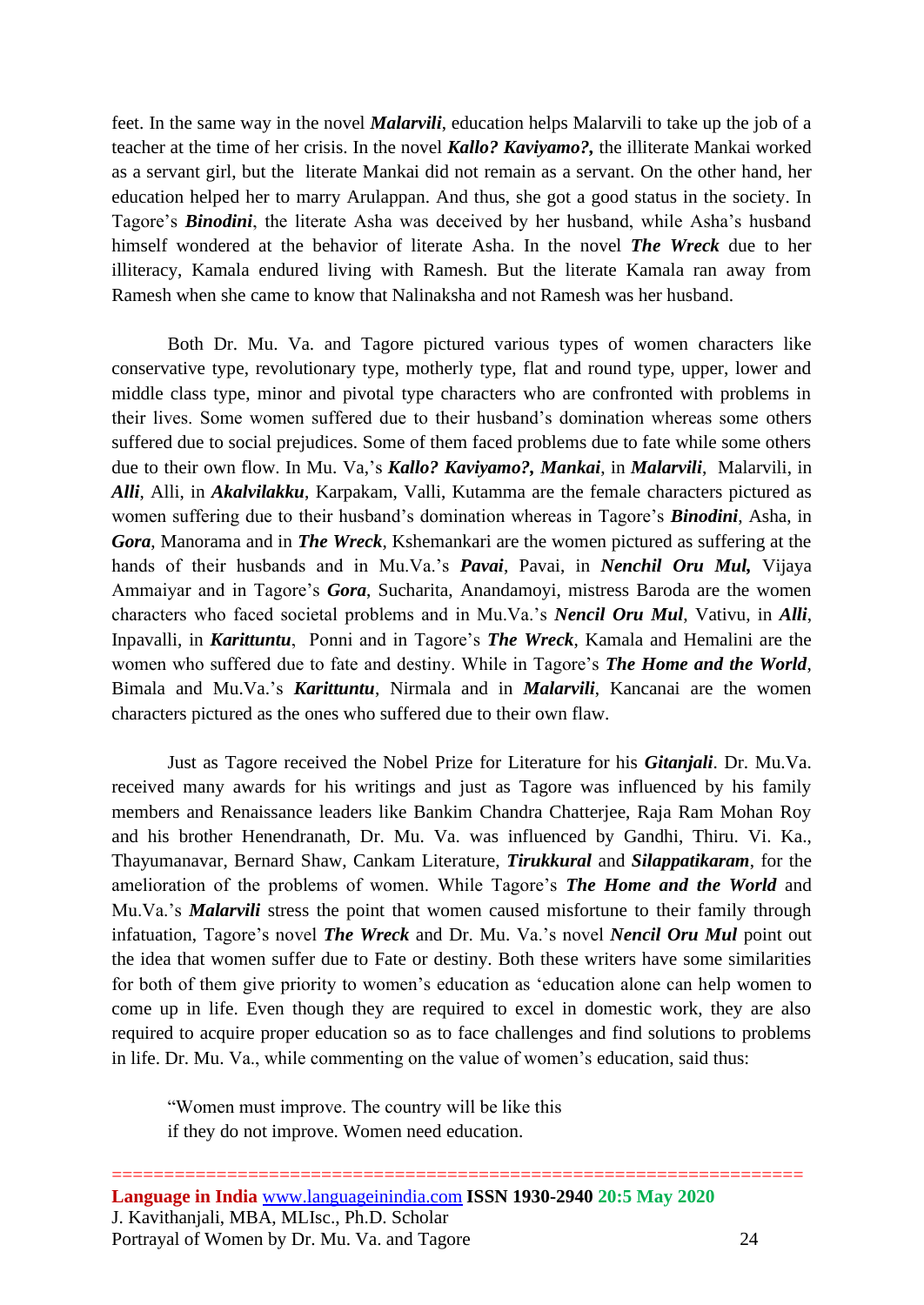Even if we close the schools for men for two generations, then nothing will happen. If only women get knowledge, then superstitious belief will leave the country. Otherwise even if one Vivekananda is born in each house, then the same blind life will remain for ever" (Kallo? Kaviyamo? – P. 69)

Both the writers, stressing the value and importance of education for women in the novels, have created characters – both major and minor, as 'educated' for education does bring out a turning point in the lives of most of these women characters. For example, in Mu.Va.'s novel *Kallo? Kaviyamo?*, Mankai, an illiterate servant girl, is depicted as the one attaining good social status in the society only through education. In his *Pavai*, Pavai gets the courage to face her problems only through education. In Tagore's *Binodini*, the innocent and shy Asha begins to understand the world through her education and in his *The Wreck*, education helps Kamala to realize the importance of a wife's role in life through education. It may be said that both the writers fall in line with the slogan – "Each one, Teach one" – through their novels. For example, in Dr.Mu.Va.'s Kallo? Kaviyamo?, Aruppan taught the illiterate servant girl Mankai. In Tagore's *Binondini*, the illiterate, innocent Asha is taught by her husband Mahendra. According to them both, if only women are given education, society would improve. They attest to the following view of Gita Muharjee:

"Women educated in the right way will contribute immensely to build up a strong nation by rearing up able and ideal citizen"

(Roy 109)

One can see the mingling of Eastern and Western Cultures in Dr. Mu. Va. and Tagore's novels. Tagore himself once said:

"It is providential that the West had come to India and yet someone must show the East to the West, and convince the West that the East has her contribution to make to the history of civilization, India is no beggar to the West. And yet even though the West may think she is I am not for thrusting of western civilization and becoming segregate in our independence. Let us have deep association".

(Iyengar 101).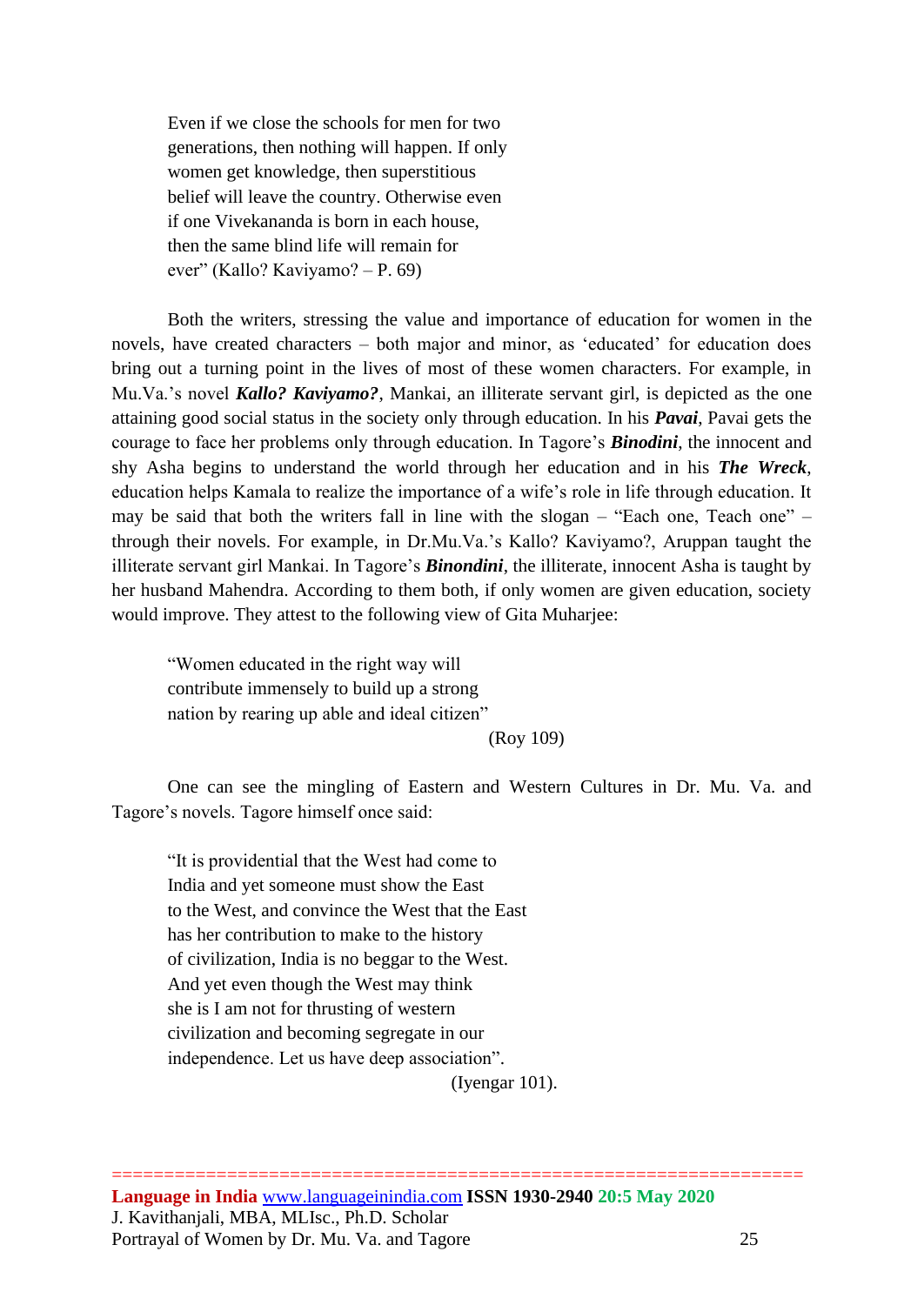Both Tagore and Mu. Va. were bent on picturizing some of their educated women either to run a school or to do some missionary activities. Ladies taking up jobs is one of the features of western cultures. Dr. Mu. Va.'s Alli in his novel *Alli* is depicted as serving the people as a doctor and in *Malarvili*. Malarvili is described as serving as a teacher and in *Gora*, Sucharita and Lolita shown as running school for children. Even though some of Mu. Va.'s and Tagore's women characters were influenced by Western culture, they were not shown as completely carried away by western culture. William Cenknar observes:

"… Tagore is the first writer in modern India who brought his women out of the kitchen and bed-room and into the Parlour where they argue with men and exchange ideas while still remaining very feminine" (P 115).

Sucharita of Tagore's *Gora*, and Hemnalini of his *The Wreck* could be cited as examples for the combination of Eastern and Western cultures. Though highly educated, both of them follow their Eastern culture in giving respect to their elders like Tagore, Dr. Mu. Va. also made his women characters never forget their Eastern cultures. For example, in Dr. Mu. Va.'s *Kallo? Kaviyamo?*, the heroine Mankai, just as a western lady led her life in Bombay as a working woman, but in her heart of hearts, she remained an Eastern lady. Both the writers were so strong in their belief that women is the source of inspiration to man. In Tagore's *Gora*, Sucharita is the source of inspiration to *Gora,* whose patriotic ideas are moulded to a great extent only through his affection for Sucharita. Likewise, in Dr. Mu. Va.'s *Karittuntu*, the hero, the artist, is inspired by his lady love.

Both Dr. Mu. Va. and Tagore are optimistic. Their optimistic approach is reflected in their novels. In Dr. Mu.Va.'s *Alli*, Alli's husband had gone away from her. At that time, Alli did not act like a coward. On the other hand, she survived by doing social service to the people like Nivetika. In the same way in Tagore's *The Wreck*, Kamala did not take away her life when she had come to know that Ramesh was not her real wedded husband. She hoped that she would join her husband Nalinaksha. Both the writers resemble each other in most of their views but one can see a slight difference between Dr. Mu. Va. and Tagore's views regarding woman's chastity. Tagore seems to be more liberal in his attitude than Dr. Mu. Va. For example, in Tagore's *The Wreck*, Kamala lived with Ramesh. Through Kamala, Tagore suggests to people that women like Kamala must be accepted by society as a chaste woman even though she lived with other man. But in Dr. Mu. Va.'s Karittuntu, we see Nirmala leading a secluded life with Kamalakkannan. In Nirmala's case, Dr. Mu. Va. seems to punish her for escaping from her first husband intentionally at the time when her first husband was terribly in need of her. If Dr. Mu. Va. was broad-minded as Tagore, he could have pictured Nirmala as one leading a normal domestic life with Kamalakkannan. This slight difference between Dr. Mu. Va. and Tagore could have been due to their time gap. Tagore lived in Pre-

==================================================================

**Language in India** [www.languageinindia.com](http://www.languageinindia.com/) **ISSN 1930-2940 20:5 May 2020** J. Kavithanjali, MBA, MLIsc., Ph.D. Scholar Portrayal of Women by Dr. Mu. Va. and Tagore 26